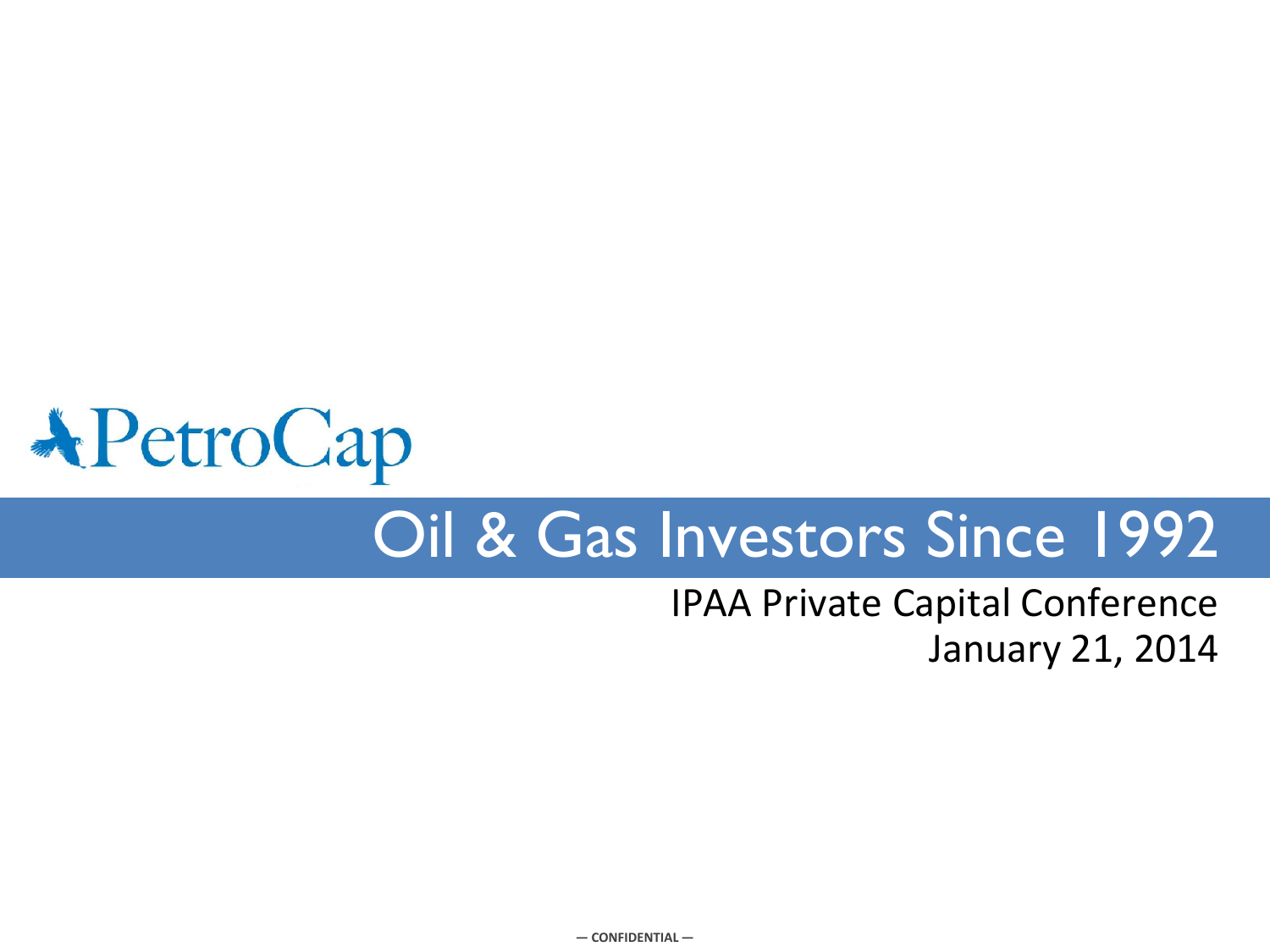### E&P Investment Firm

- Funded by Management, Institutional Investors, HNW, etc.
- Managing Partners are E&P professionals
- Invests as "Industry Partner" (WI, JOA, Letter Agreement)

### Technical Focus

– 16 person team; G&G, Engineering, Land, Accounting, etc.

### Experienced and Committed

– Founded in 1992 to invest Partners' capital. \$235 million assets under management.

### Committed Capital

– Fund I - \$163 million. Actively seeking investment/partnership opportunities.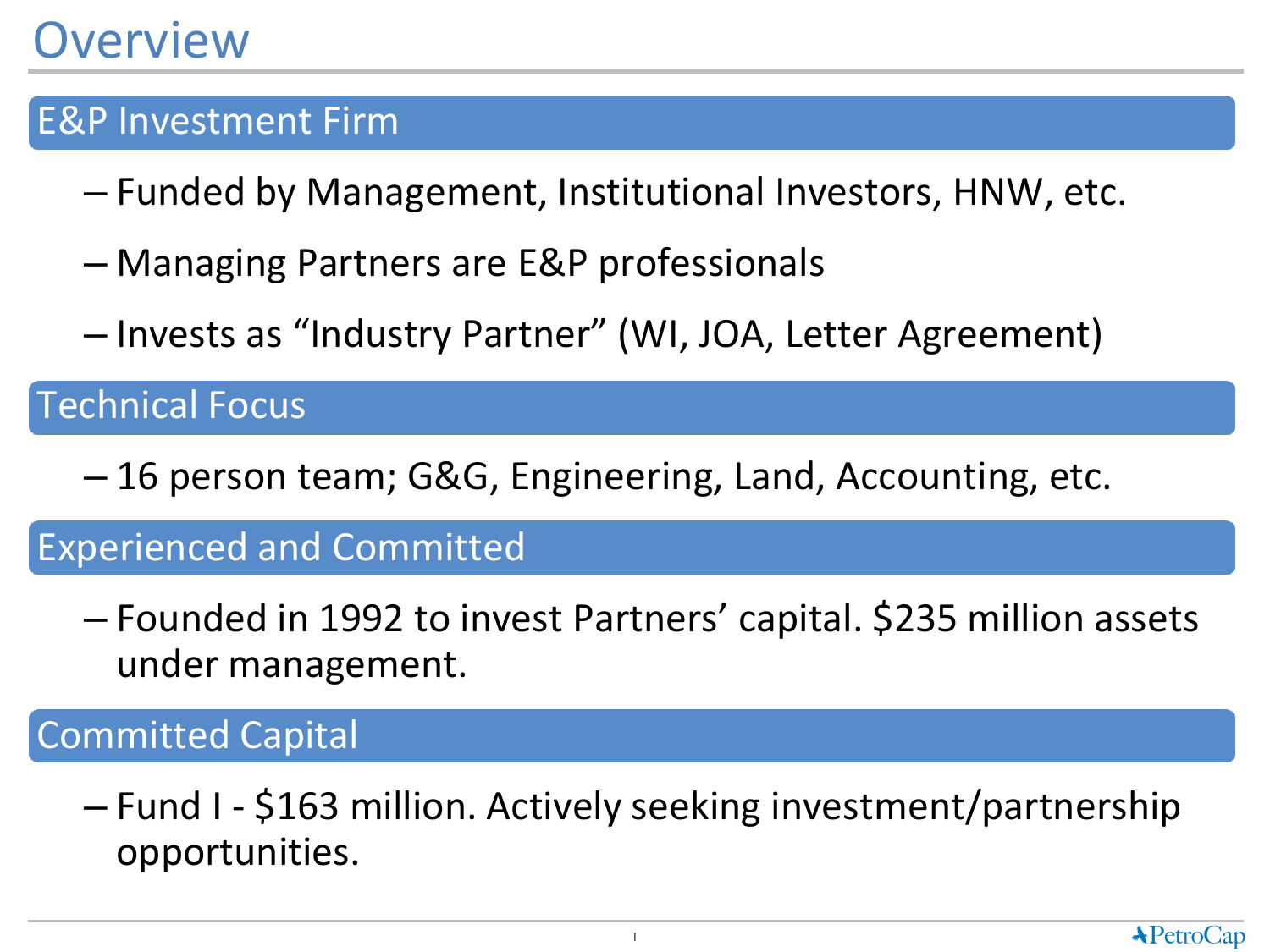# Key Differentiators



Risk Management

### **PUD/Development Drilling Risk Appetite**

- Want strong analogs or some PDP
- Existing projects or acquisitions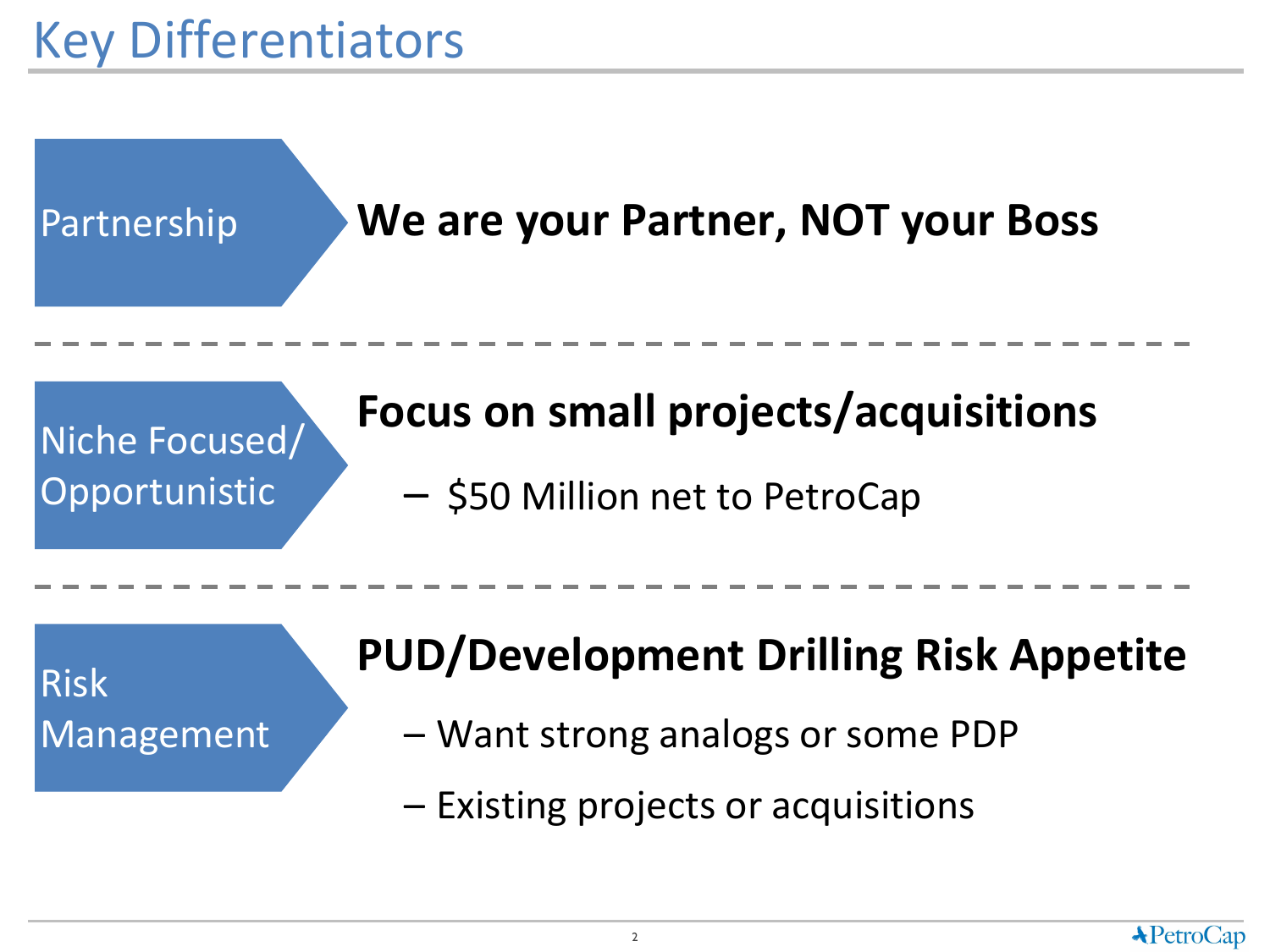# PetroCap Team in Dallas, Texas

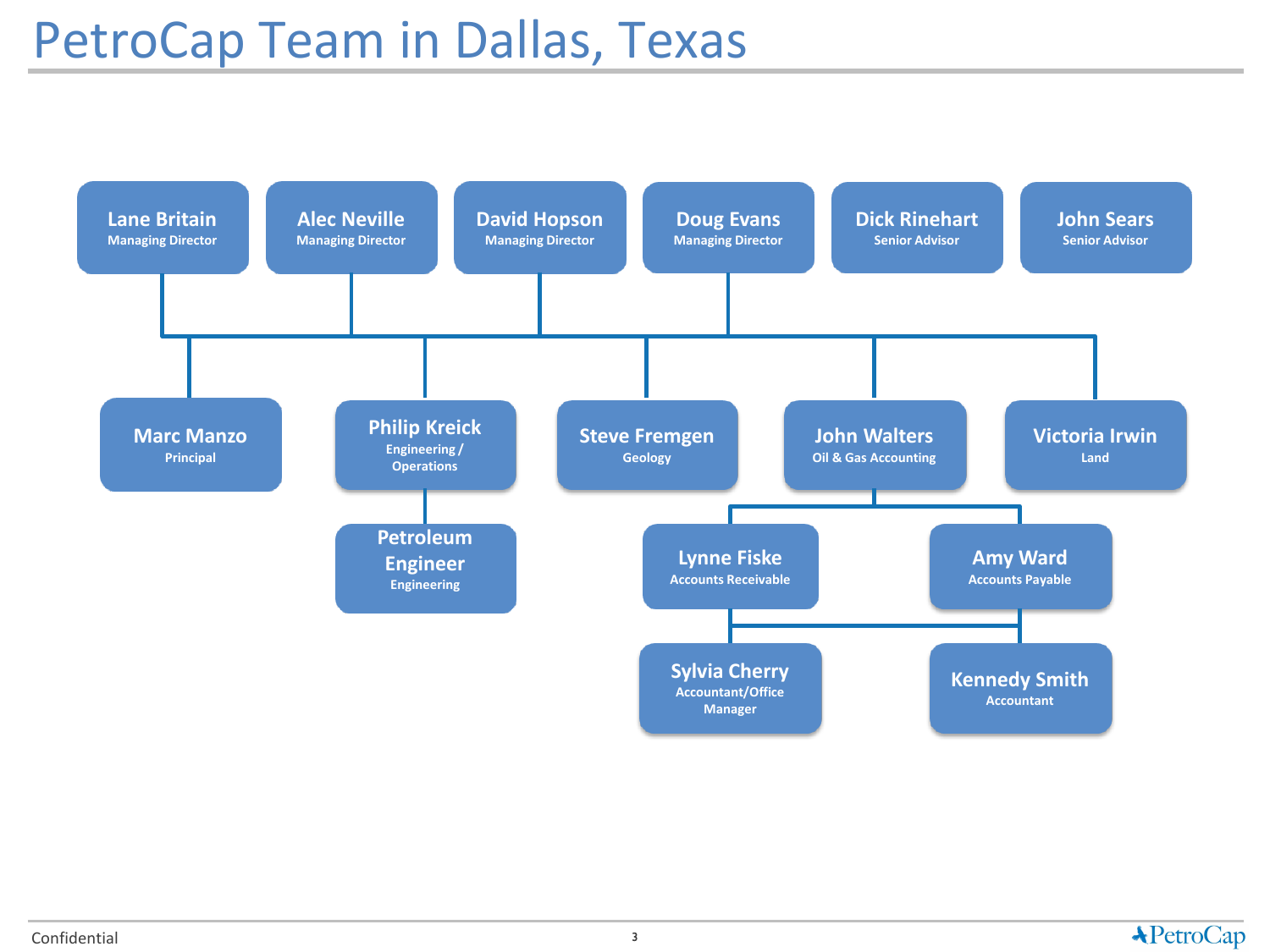- **Ø Keep operations**
- **Retain working interest and capital structure**
- **Participate in the upside (Back-In)**
- **Project specific exclusivity**
- **Simple, Standard Documents**

JOA, Side Letter, PSA

**Work with an experienced industry partner**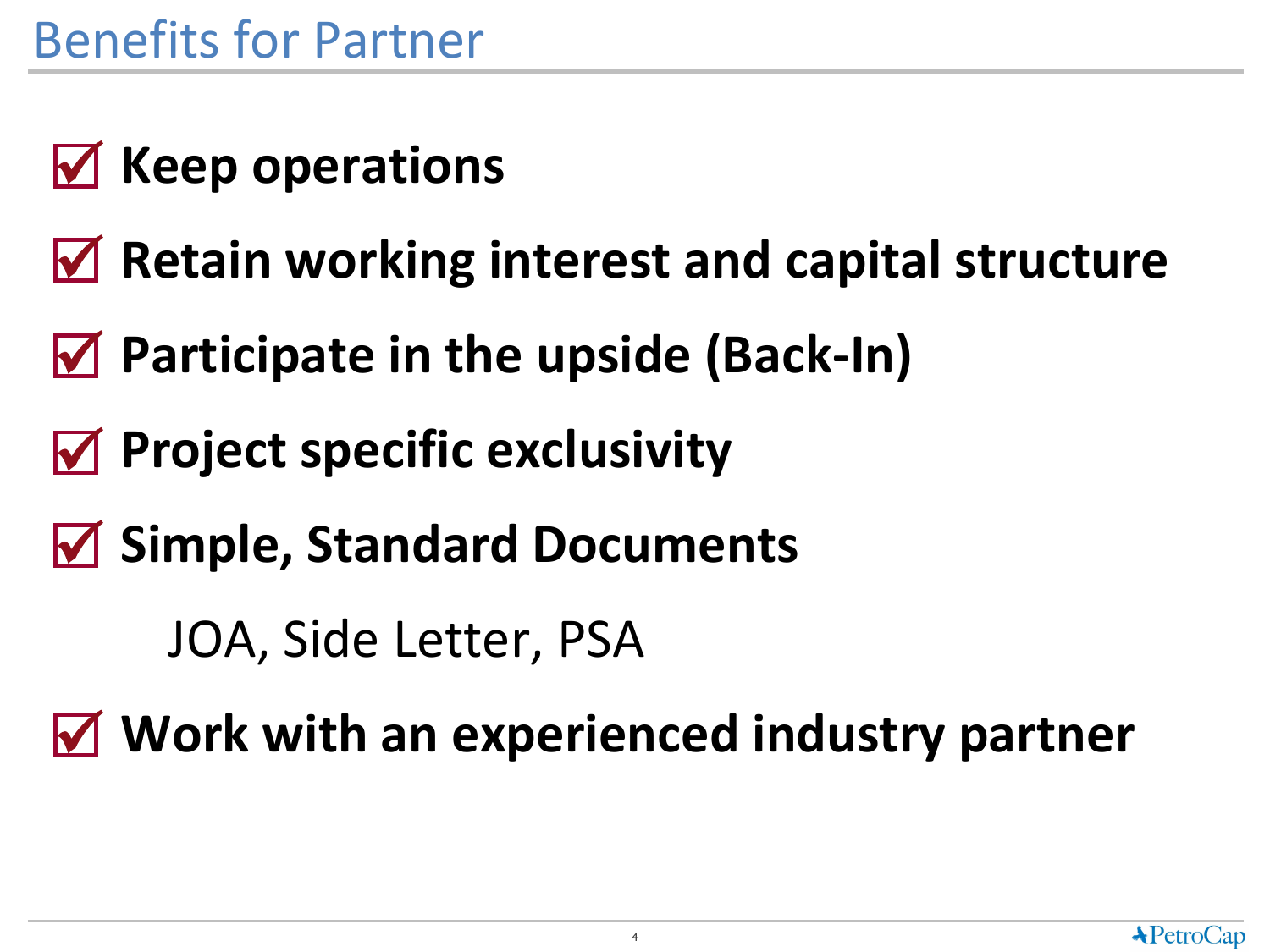# Our Partners













Nine acquisitions across four states in three years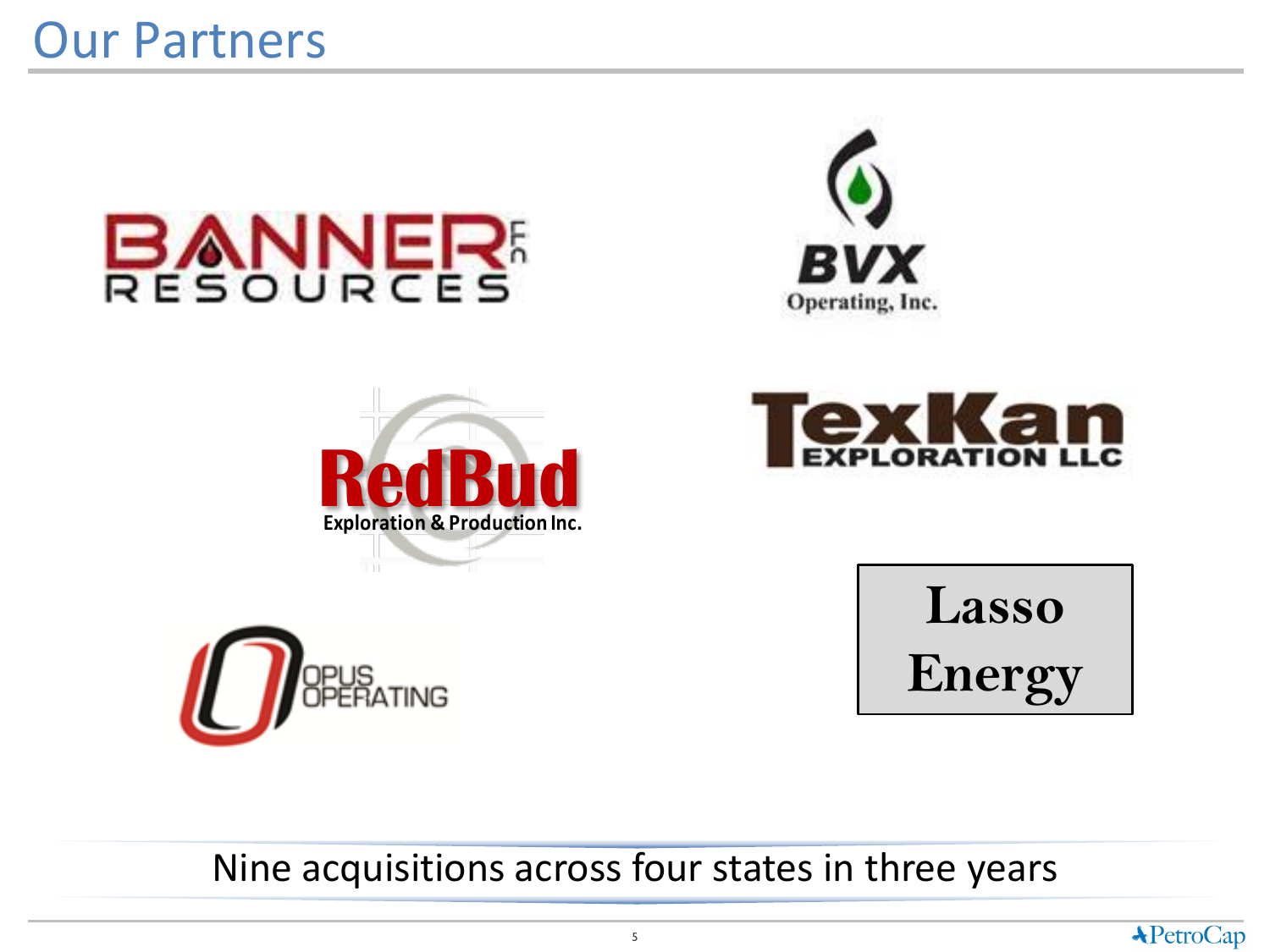### Fund I Case Study

Confidential

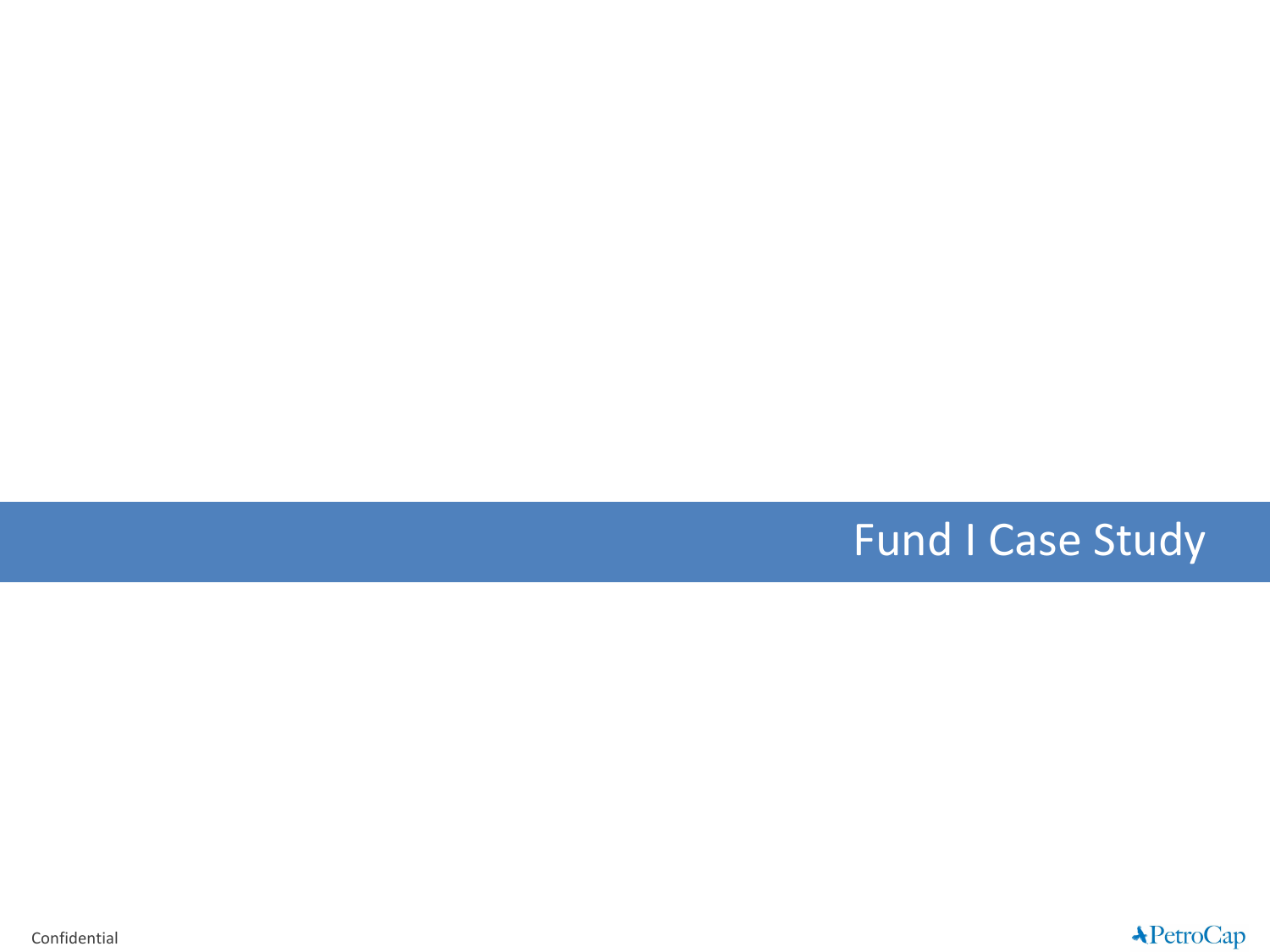# Case Study: BVX Operating



San Andres and Clearfork development project on 1250 acres in Andrews and Ector Counties, Texas

- Two wells drilled successfully on one section.
- BVX frustrated by lack of funding for development plan of up to 14 wells.
- PetroCap committed to the development plan with BVX as operator
	- Entered project with \$1.7 million acquisition of WI
	- Spent additional \$9.5 million (net) in 18 months
	- 9 successful wells grew production 16 fold
- BVX and PetroCap exit 12/31/12 for \$26 million (gross), returning 135% of capital.
- **Earns full back-in and receives cash at closing.**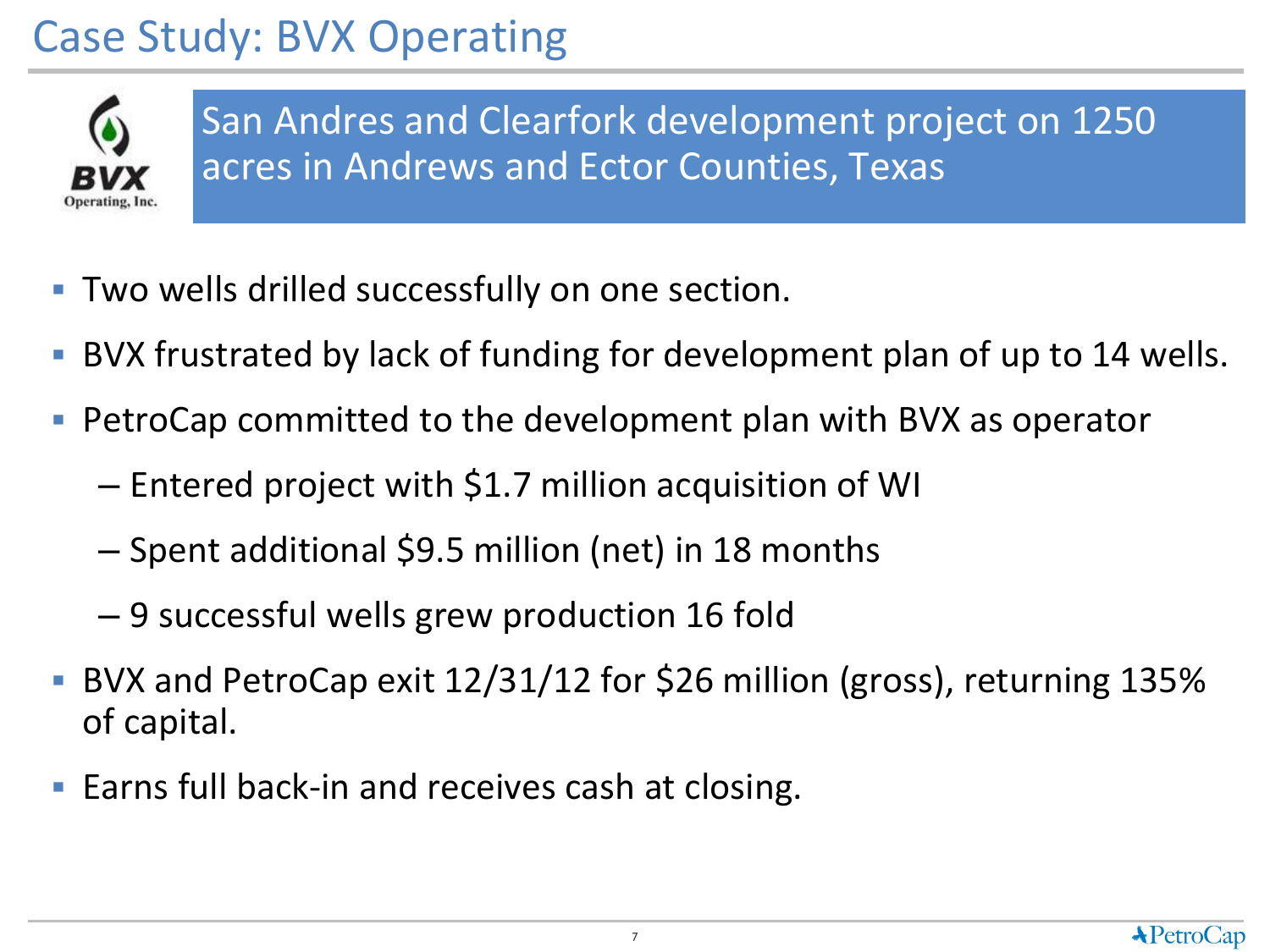# Biographies

Confidential

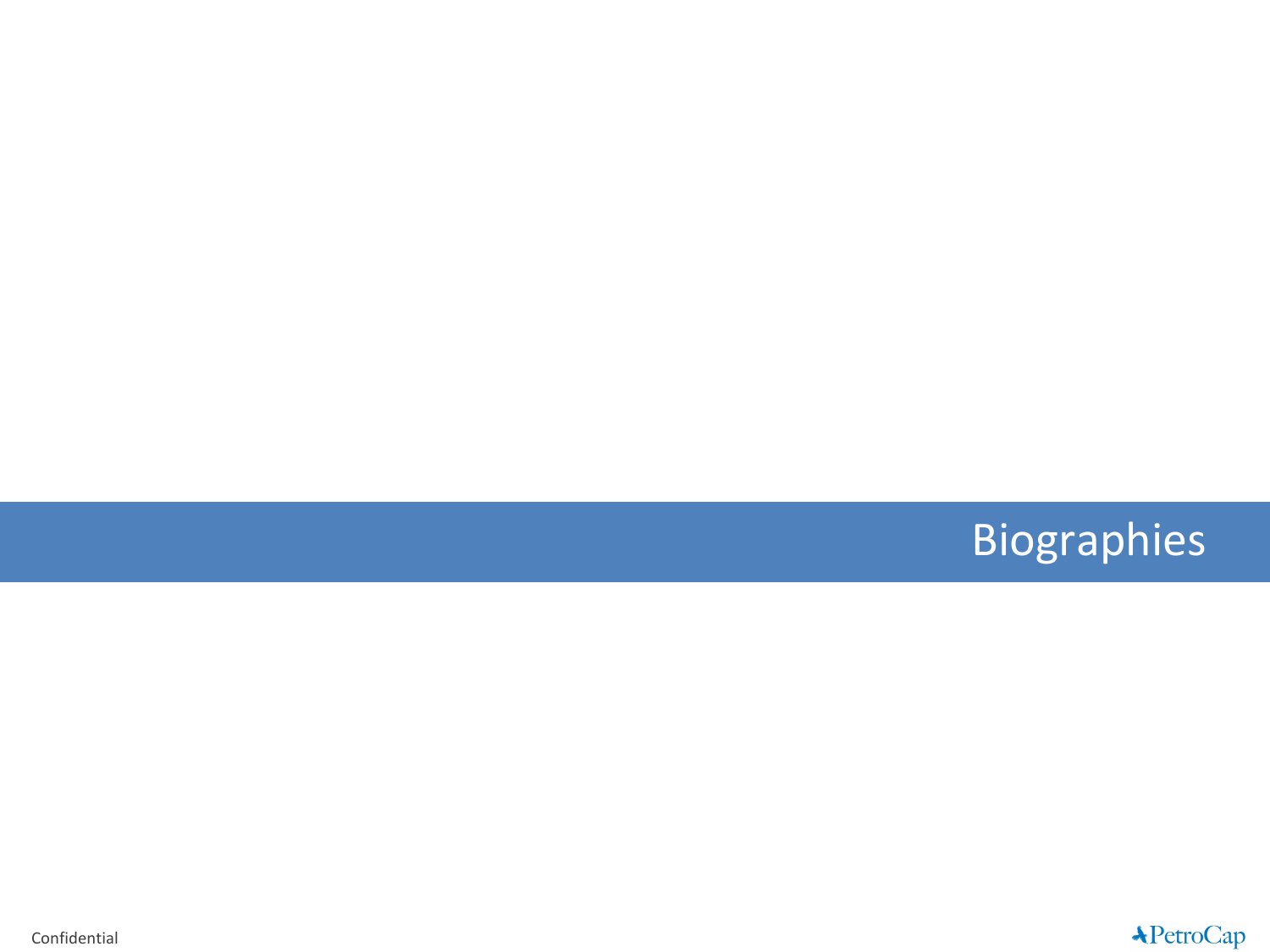#### **Lane Britain**

#### Managing Director

Mr. Britain is a Managing Director of PetroCap and a member of the Board of Managers for Fund I. Mr. Britain continues to serve as a partner with Highland Capital Management, L.P. and oversees its natural resources investments. Prior to joining Highland in 2006, Mr. Britain was a Vice President at Ewing Management Group (formerly Carlyle Management Group) in Dallas, Texas, a private equity firm that specializes in acquiring and restructuring companies. Prior to Ewing, Mr. Britain was an investment banking analyst in Salomon Smith Barney's Southwest office as well as a member of the team hired to open the office. Prior to Salomon, Mr. Britain was an investment banking analyst in Donaldson, Lufkin and Jenrette's Dallas office. At both Salomon and DLJ, Mr. Britain focused on M&A transactions and debt/equity financings. Mr. Britain attended both London School of Economics and Rice University, receiving his undergraduate degree in Economics and Managerial Studies from Rice. Mr. Britain is a director of Blackwell BMC LLC, a Texas-based exploration and production company and serves on the board of Carey International. Mr. Britain currently serves on the Museum Council for the Perot Museum of Nature and Science and is a member of the Dallas Zoological Society Board of Directors.

#### **Doug Evans**

#### Managing Director

Mr. Evans is a Managing Director of PetroCap and a member of the Board of Managers for Fund I. Immediately prior to joining PetroCap in 1995, he was, for nine years, President and Chief Executive Officer of Woodbine Petroleum, Inc., which was a publicly-traded oil and gas company until it was taken private through a merger in September 1992. Prior to his tenure at Woodbine, Evans was President and Chief Operating Officer of a privately held oil and gas company, Penn Resources, Inc. Before being named President, he held other executive positions with the company. Before he joined Penn Resources, he worked for three years at the SMU Business School as Director of an entrepreneurial training program funded by the Department of Commerce. Immediately prior to attending business school at SMU, Mr. Evans was a Deep Sea Diving and Salvage Officer in the US Navy and served a tour of duty in Vietnam. Mr. Evans holds an MBA from Southern Methodist University and a BA from the University of North Carolina. He was a member of the Edwin L. Cox School of Business Associates Board at SMU, and he has served on the Board of Directors of the North Texas Region IPAA, the Dallas Wildcat Committee and the Dallas Petroleum Club. Mr. Evans, for ten years, was an independent Director of a publicly reporting REIT.

#### **Alec Neville**

#### Managing Director

Mr. Neville is a Managing Director for PetroCap and a member of the Board of Managers for Fund I. Prior to joining PetroCap in 2008, he was the CFO of Aspect Abundant Shale LP, executed a private equity raise for Adexco, Inc. and was CFO of BuildPoint Corporation. Mr. Neville began his career as a field geologist before moving into finance, banking and investment management. He worked with clients such as The Williams Companies, Halliburton, Hunt Oil Company, Mesa Petroleum and Bass Brothers Enterprises on a variety of financing, capital formation and portfolio issues while at Citibank, Wells Fargo, SG Cowen and Smith Barney. Mr. Neville holds a BA in Geology from Skidmore College and an MS in Mineral Economics from the Colorado School of Mines.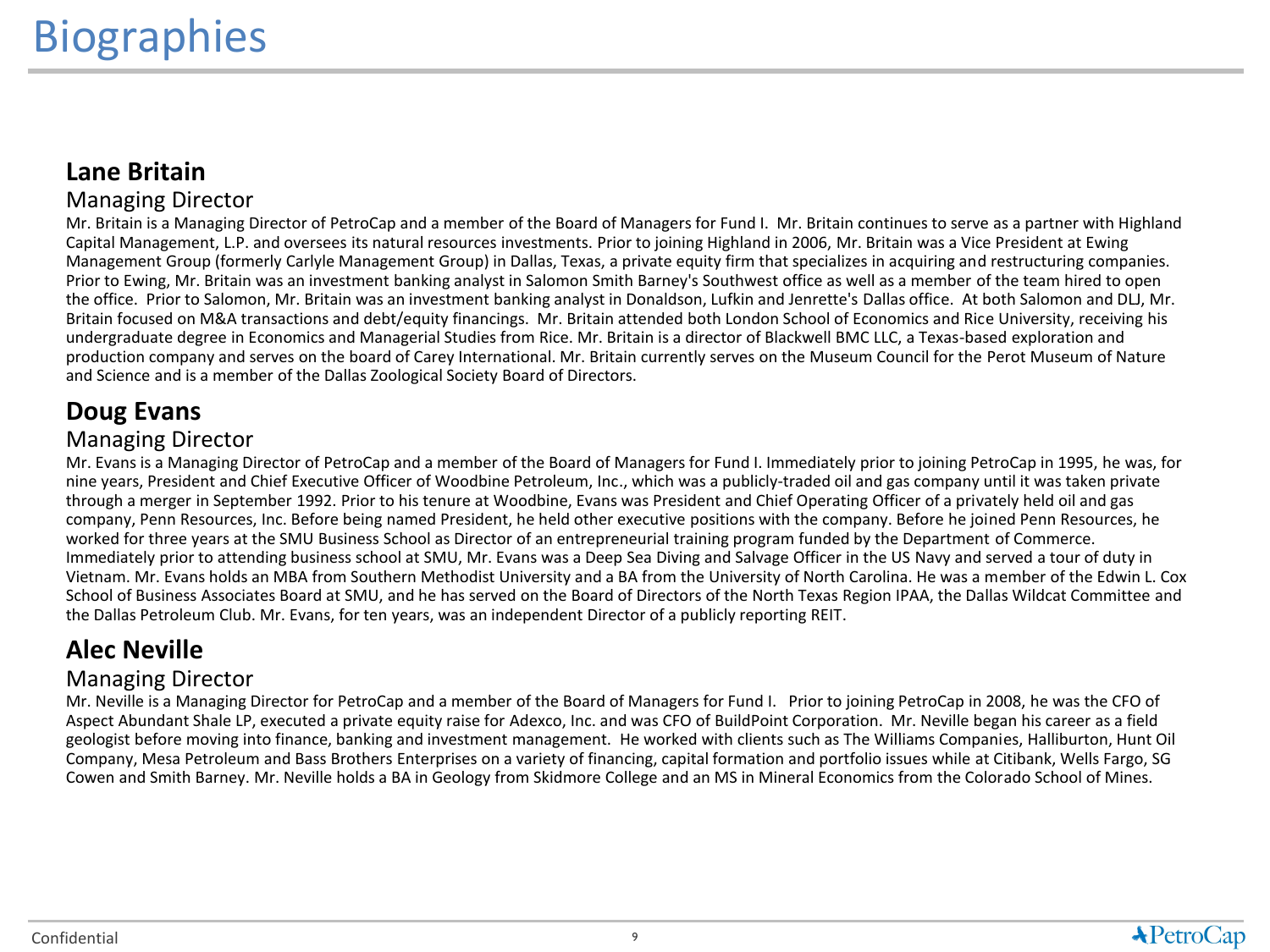### Biographies

#### **David Hopson**

#### Managing Director

Mr. Hopson is a Managing Director of PetroCap. Before joining PetroCap in 2009, Mr. Hopson worked for 18 years at Hyperion Resources, Inc. as Vice President, Land and Acquisitions. While at Hyperion, Mr. Hopson was instrumental in the formation and ongoing management of the \$200 million Helios Energy Partners fund, raised in 2002 with Morgan Stanley. Helios sold its assets to a large energy private equity fund. Prior to Hyperion, Mr. Hopson worked at Hudson, Ball & Hopson from 1988 to 1990. Prior to that, he was with Pecos Resources. Before working as an Independent Petroleum Landman from 1986 to 1987, Mr. Hopson was a Staff Landman for six years with Sabine Corporation. Mr. Hopson began his career with Mitchell Energy where he worked as a Landman from 1977 to 1980. Mr. Hopson received a Bachelor of Business Administration, Petroleum Land Management from The University of Texas at Austin. He is a member of the Interstate Oil and Gas Compact Commission, American Association of Petroleum Landmen, Dallas Wildcat Committee, ADAM Energy Forum and the Board of Directors of the Dallas Petroleum club.

#### **Dick Rinehart**

#### Senior Advisor

Mr. Rinehart is a Senior Advisor to PetroCap and a member of the Board of Managers for Fund I. He is a founding principal of PetroCap and has 50 years of industry experience. He has served as Director of Coopers & Lybrand's Energy Systems and Services Division. Prior to joining Coopers & Lybrand, he was a principal of Dawn Information Resources, Inc., the largest independent, fee-based oil and gas asset administration and software service organization. Mr. Rinehart served as CEO of Terrapet Energy Corporation, which was active in property acquisitions. Prior to the formation of Terrapet, he was employed as President of the Terrapet Division of E.I. DuPont de Nemours and Company. He was responsible for all aspects of the Terrapet Division, which managed DuPont's participation in the oil and gas industry. Before its acquisition by DuPont, he served as CEO of Terrapet Corp., a privately owned E & P company. Before the formation of Terrapet Corp., he was manager of supplementary recovery methods and senior evaluation engineer with H. J Gruy and Associates, Inc. Prior to his association with the Gruy firm, he was a partner of Petroleum Engineering Associates of Laramie, Wyoming, specializing in the presentation of short courses related to advanced recovery techniques. During this period, Mr. Rinehart served as a faculty member of the Department of Petroleum Engineering at the University of Wyoming. Mr. Rinehart has received Bachelor of Science degrees in Mechanical Engineering and Business Management from the University of Colorado and a Master of Science degree in Petroleum Engineering from the University of Wyoming. He is a registered professional engineer, currently in an inactive status, in the state of Wyoming.

#### **John Sears**

#### Senior Advisor

Mr. Sears is a Senior Advisor to PetroCap and a member of the Board of Managers for Fund I. He is a founding principal of PetroCap and has 39 years of industry experience. From 1986 until founding PetroCap, he was Vice President/CFO of R. Reid Investments, Inc. (now Energy Spectrum Advisors), a private investment banking firm concentrated exclusively in oil and gas M&A and financing/restructuring transactions. Prior to that, Mr. Sears served for eleven years in various financial capacities at American Petrofina, Incorporated, a Fortune 500 listed integrated energy company, reporting directly to the CFO. He participated in negotiations of a broad variety of financings and other transactions, and he served as a member of the corporate acquisitions team. He received a BA from the University of North Carolina and an MBA from Southern Methodist University.

#### **Marc Manzo**

#### Principal

Mr. Manzo is a Principal of PetroCap and a Managing Director of Highland Capital Management, L.P. While at Highland, Mr. Manzo has focused on private oil and gas and leveraged credit investing. Prior to joining Highland in 2007, Mr. Manzo was an Analyst in the energy investment banking group of A.G. Edwards Capital Markets, where he was involved in a wide variety of capital markets financings and mergers and acquisitions strategic advisory for clients engaged in the oil and gas, midstream and oilfield services sectors of the energy industry. Mr. Manzo graduated with honors from the University of Michigan's Ross School of Business with a B.B.A. in Finance and Accounting. Mr. Manzo serves on the Board of Managers of Blackwell BMC, LLC, a Texas-based exploration and production company.

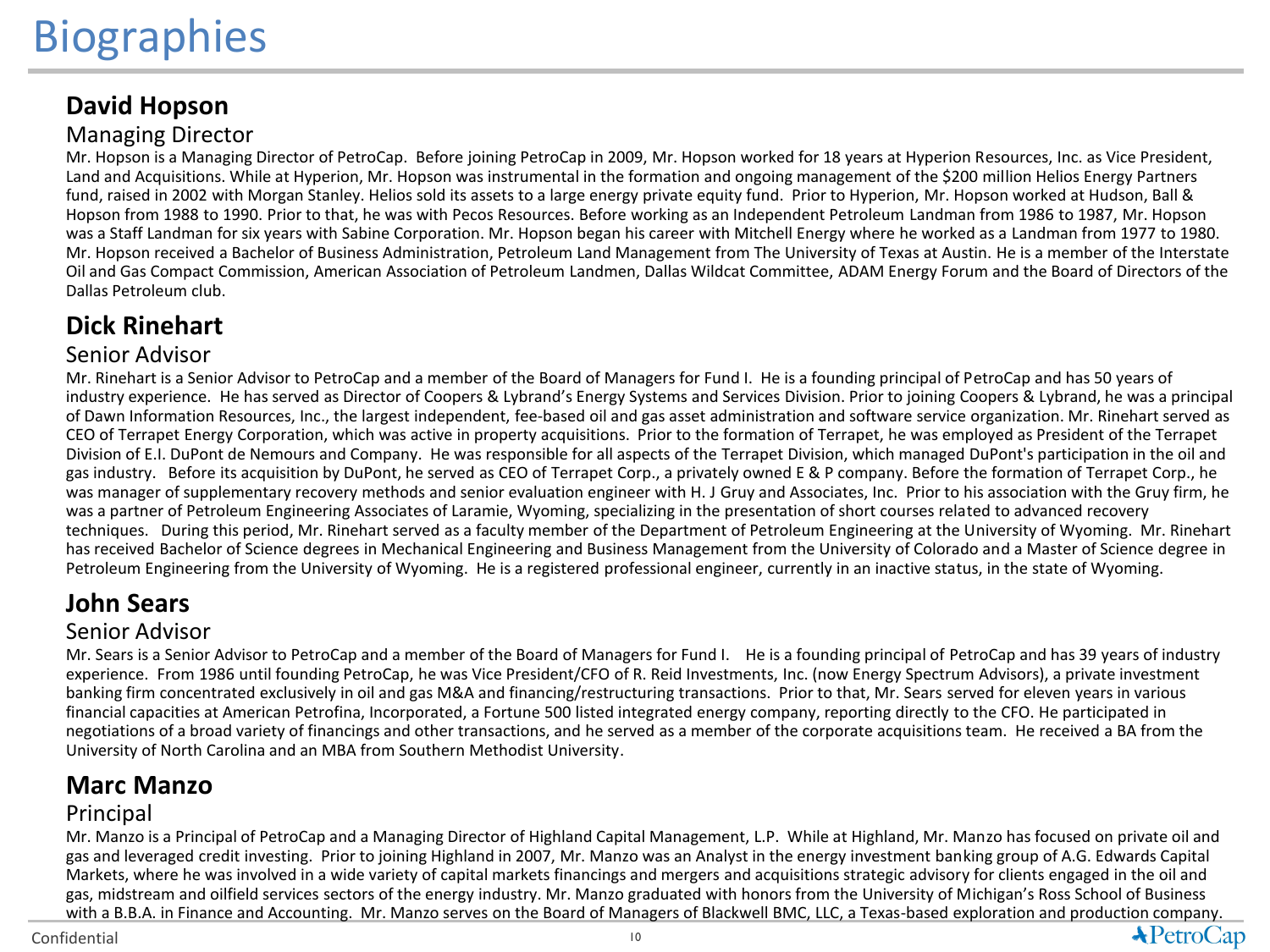

Confidential